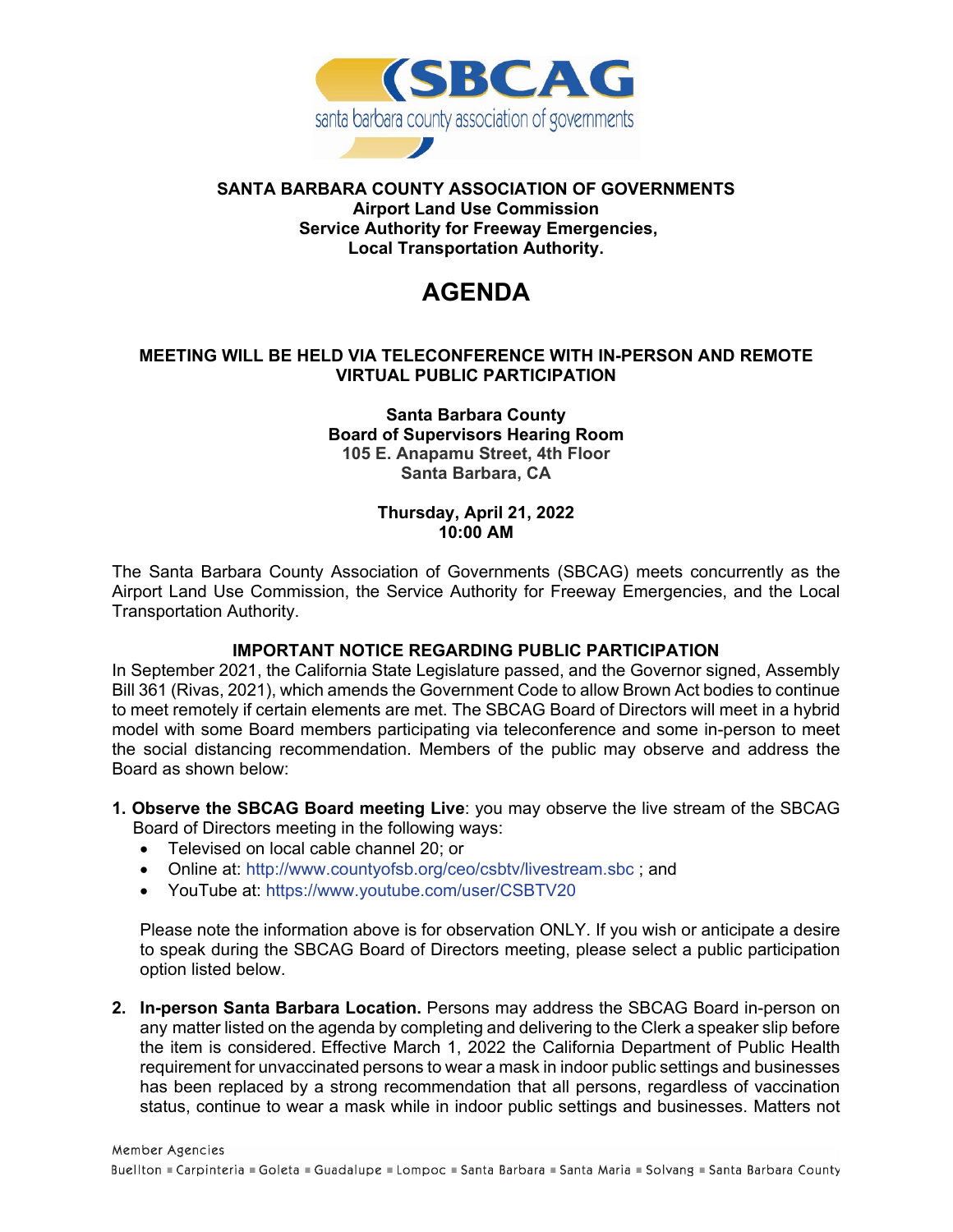listed on the agenda may be addressed during the public comment item on the agenda. Further information on agenda items can be obtained in the SBCAG Office, 260 North San Antonio Rd., Suite B, Santa Barbara. The SBCAG Board may consider items out of sequence at the discretion of the Chair. Any disclosable public records related to an open session item on a regular meeting agenda and distributed by the Board Clerk to all or a majority of the members of the SBCAG Board less than 72 hours prior to that meeting are available for inspection in the SBCAG office and on the Internet at: [http://www.sbcag.org/meetings.html.](http://www.sbcag.org/meetings.html)

- **3. In-Person Santa Maria Remote Testimony** You may make a general public comment inperson by using the remote video testimony system located at the Santa Barbara County Board of Supervisors Hearing Room, 511 E. Lakeside Parkway, Santa Maria, CA. Effective March 1, 2022 the California Department of Public Health requirement for unvaccinated persons to wear a mask in indoor public settings and businesses has been replaced by a strong recommendation that all persons, regardless of vaccination status, continue to wear a mask while in indoor public settings and businesses.
- **4. Public Participation**: if you wish to make a general public comment or to comment on a specific agenda item, the following methods are available:
	- **Distribution to the SBCAG Board.** Submit comments via email to info@sbcag.org no later than 5:00 p.m. on Wednesday, April 20, 2022, or through mail to SBCAG at 260 North San Antonio Road, Suite B, Santa Barbara, CA 93110 to be received no later than 5:00 p.m. on Wednesday, April 20, 2022. Your comment will be placed into the record and distributed appropriately.

• **By ZOOM**: **Webinar**: Individuals wishing to view and provide public comment during the Board meeting through the Zoom application may join by clicking this link at the appointed time:

[https://us02web.zoom.us/j/88020587145?pwd=NkM0NVh4eEVvbzVMVFY4eUJYQndzQ](https://us02web.zoom.us/j/88020587145?pwd=NkM0NVh4eEVvbzVMVFY4eUJYQndzQT09) [T09](https://us02web.zoom.us/j/88020587145?pwd=NkM0NVh4eEVvbzVMVFY4eUJYQndzQT09) **Password: 167995**

Members of the public wishing to be called on for public comment should click on the "Raise Hand" button on zoom when the item they wish to speak on has begun. When the chair calls for public comment, the clerk will announce you and will unmute your microphone. Comments from the public are limited to 3 minutes per speaker. The public will not be able to share their video or screen.

• **Telephone**: Individuals wishing to give public comment via phone are asked to call the number below at least 10 minutes prior to the start of the meeting at 9:50 a.m. **Dial-in: +1 669 900 9128** 

**Meeting ID: 880 2058 7145 then #, when prompted for a participant ID, press #, and when prompted for a meeting password dial: 167995 then #.** 

All attendees will remain in listen only mode unless unmuted by SBCAG staff to provide public comment. Members of the public will not be able to share their video or computer screen. To express your desire to speak using the "raise your hand" feature on the phone, dial \*9 when the item you wish to speak on has begun. When the chair calls for public comment, the clerk will announce you and you will unmute your microphone. Comments from the public are limited to 3 minutes per speaker.

In compliance with the Americans with Disabilities Act, individuals needing special accommodations to participate in the meeting should contact SBCAG at least three working days prior to the scheduled meeting.

*TV COVERAGE: Santa Barbara County Association of Governments (SBCAG) Board of Directors meetings are televised live on County Santa Barbara Television (CSBTV) Channel 20 at 8:30 A.M. Rebroadcast of this SBCAG meeting will be on Saturday, April 23, 2022 at 5:00 P.M.*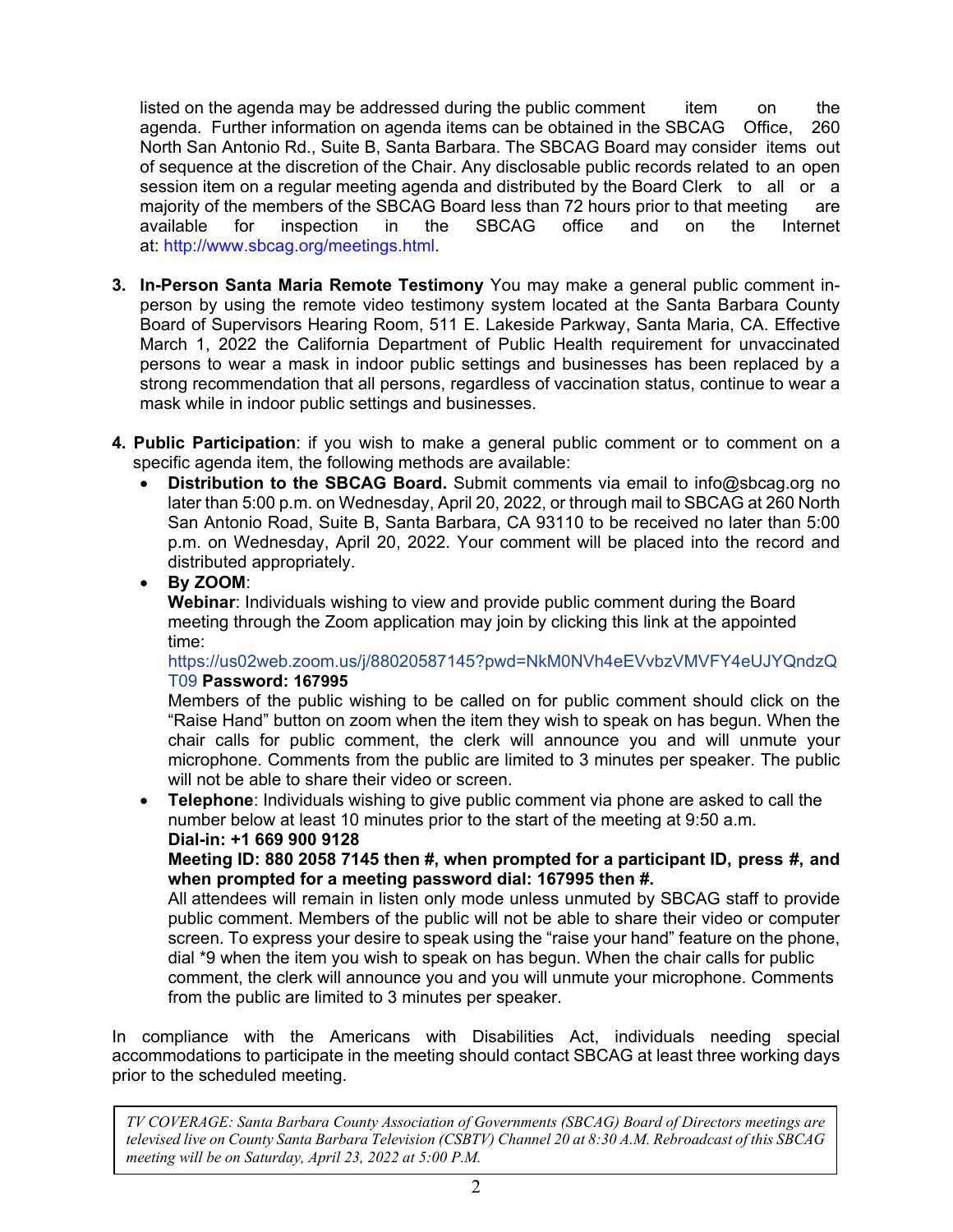# 1. CALL TO ORDER AND ROLL CALL

- 2 PLEDGE OF ALLEGIANCE
- 3. CLOSED SESSION Executive Director Performance Evaluation. (Gov. Code § 54957(b)(1).)
- 4. PUBLIC COMMENT (15 minutes)

The public may address the Santa Barbara County Association of Governments on any subject within the jurisdiction of the Board that is not included as part of this agenda. Comments shall be limited to fifteen minutes, divided among those desiring to speak, but no person shall speak longer than three minutes.

- 5. APPROVAL OF CONSENT CALENDAR (5 minutes) Approve by roll call vote on one motion:
	- A. APPROVAL OF MINUTES *Recommended Action:* Approve the minutes from the March 17, 2022 Board of Directors meeting and the Special April 7, 2022 SBCAG Board of Directors meeting. **Responsible staff: Terry Contreras**

# B. RECONSIDER THE CIRCUMSTANCES OF THE COVID-19 STATE OF **EMERGENCY**

### *Recommended action:*

- 1. Reconsider the circumstances of the COVID-19 state of emergency;
- 2. Consider whether state or local officials continue to impose or recommend measures to promote social distancing;
- 3. Find that the SBCAG Board has reconsidered the circumstances of the state of emergency, and that State or local officials continue to impose or recommend measures to promote social distancing; and
- 4. Direct staff to continue to notice and hold hearings as remote hearings consistent with Government Code § 54953(e)(3).

### C. FY 2022-23 OVERALL WORK PROGRAM AND BUDGET *Recommended Action:*

- 1. Adopt Resolution 22-13 approving (1) the SBCAG Overall Work Program and Budget and (2) a 4.3% Cost of Living Adjustment (COLA) for FY 2022-2023 for SBCAG Staff and Executive Director Kirn pursuant to section 7 of the Agreement of Employment between SBCAG and Executive Director Kirn.
- 2. Approve and authorize the Executive Director to file and execute all necessary applications, Overall Work Program agreement with Caltrans, certifications, and assurances that may be required to receive the federal and state funds requested to finance the activities described in the Overall Work Program and Comprehensive Budget for fiscal year 2022-23. **Responsible staff: Marjie Kirn**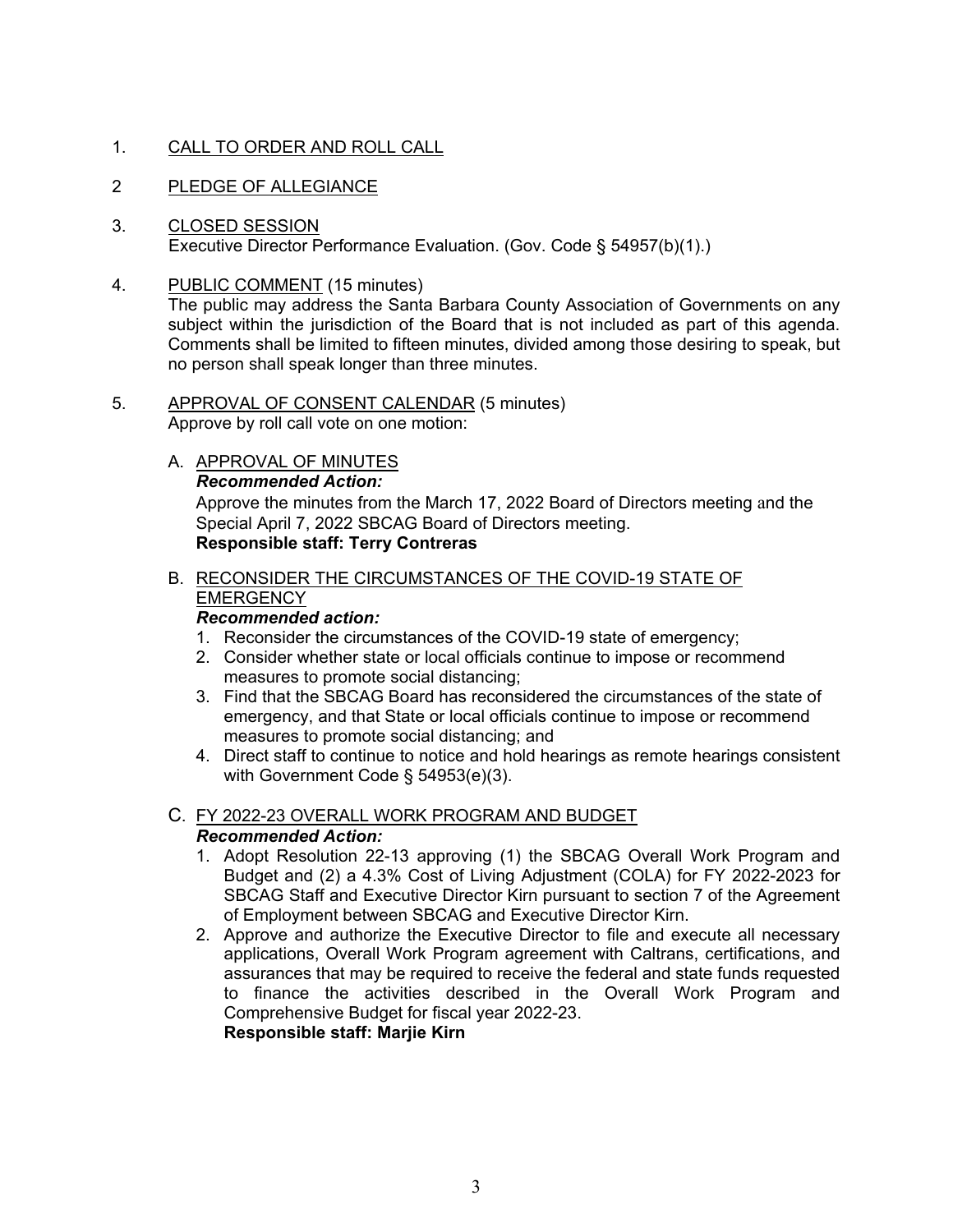D. SUBRECIPIENT AGREEMENT FOR BROADBAND STRATEGIC PLAN **Recommended Action:**

Approve, ratify, and authorize the Chair to execute a Subrecipient Agreement with the City of Santa Barbara to receive \$60,460.46 in Coronavirus State and Local Fiscal Recovery funds (SLFRF) to support development of a Broadband Strategic Plan with a period of performance from January 1, 2022 to December 31, 2022. **Responsible Staff: Mike Becker**

E. HIGHWAY 101: MONTECITO AND SANTA BARBARA (4D AND 4E) *Recommended Action:*

Approve and authorize the Chair to execute Amendment No. 3 to the Cooperative Agreement (05-0347) with Caltrans for the pre-construction phases of the Highway 101: Carpinteria to Santa Barbara Project – Segments 4D and 4E. The total Agreement amount is increased by \$642,000 to be revised to \$26,679,000, including local funds in the amount of \$19,849,000 from Measure A. The Board must approve additional contributions of Measure A funds for this Project, if required. **Responsible staff: Fred Luna**

- F. FTA SECTION 5311 PROGRAM OF PROJECTS AND 2021 FTIP AMENDMENT #7 **Recommended Action:**
	- 1. Adopt Resolution 22-10 (Attachment B) approving the Program of Projects for Federal Transit Administration Section 5311 non-urbanized area transit funds in Santa Barbara County for Federal Fiscal Year 2022/23.
	- 2. Approve and authorize the Executive Director, or designee, to submit and sign and additional documents such as certificates and assurances to accept Section 5311 fund allocations.
	- 3. After adoption of FTA 5311 projects, adopt Resolution 22-11 amending the 2021 Federal Transportation Improvement Program through Formal Amendment No. 7 to program FTA Section 5311 funding to projects in Santa Barbara County. **Responsible Staff: Maya Kulkarni and Jacky Mata**
- G. FY 2021-22 OWP & BUDGET AMENDMENT #7

*Recommended Action:*

- 1. Adopt Resolution 22-12 (Attachment A) amending the FY 2021-22 Overall Work Program (OWP) and Budget (Amendment #7) to reflect final fiscal year 2021-22 FHWA PL estimates provided by Caltrans and to reflect Access for All (WE 3881) work and associated revenues.
- 2. Approve and authorize the Executive Director, Marjie Kirn, to execute this amendment to the OWP and Budget.

# **Responsible staff: Martha Gibbs**

H. OUTSIDE COUNSEL SERVICES *Recommended Action:* Approve, ratify, and authorize the Chair to execute an Agreement for Professional Services with Oppenheimer Investigations Group for professional legal services for the term of April 18, 2022 to April 17, 2023 in the amount not to exceed \$20,000. **Responsible staff: Martha Gibbs**

I. MEASURE A 2021 ANNUAL REPORT *Recommended Action:* Receive and file the Measure A 2021 Annual Report. **Responsible staff: Lauren Bianchi Klemann**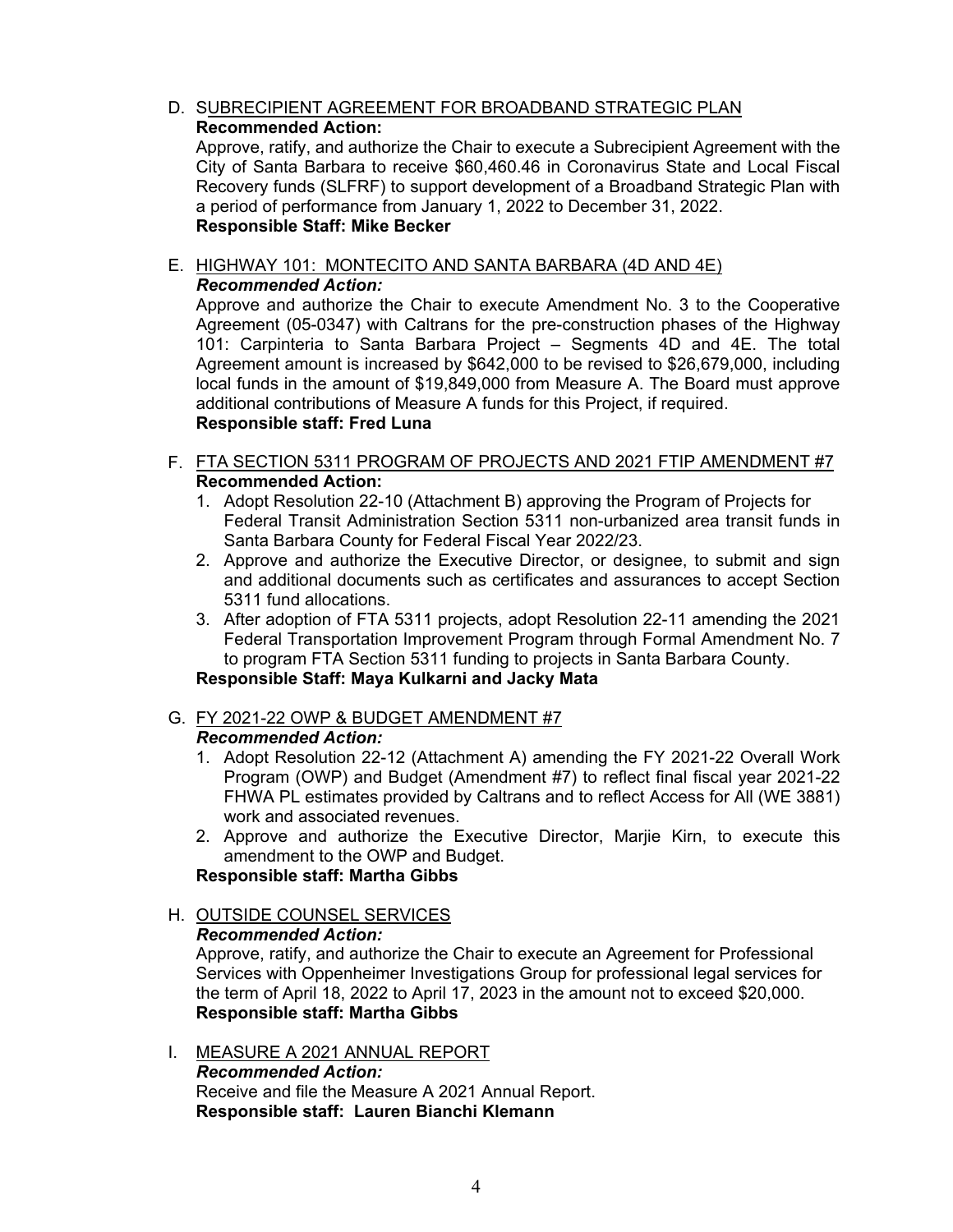J. CENTRAL COAST CLEAN CITIES COALITION RE-DESIGNATION AS CLEAN CITIES COALITION *Recommended Action:*  Approve SBCAG's support of Central Coast Clean Cities Coalition's re-designation as an official Clean Cities Coalition. **Responsible staff: Sarkes Khachek and Maya Kulkarni**

### **REVIEW/DISCUSSION/ACTION ACTIONS**

- 6. AIRPORT LAND USE COMPATIBILITY PLAN UPDATE *Recommended Action:* Receive an update on the status of the draft Airport Land Use Compatibility Plans. **Responsible staff: Andrew Orfila**
- 7. DRAFT MEASURE A PROGRAM OF PROJECTS *Recommended Action:* Hold a public hearing to review and comment on Draft Measure A Program of Projects for Fiscal Years 2022/23 to 2026/27. **Responsible staff: Jacky Mata**

# 8. RINCON MULTI-USE TRAIL

#### *Recommended Action:*

- A. Receive an update from SBCAG and City of Carpinteria staff on recent developments on the Rincon Multi-Use Trail Project.
- B. Consider approval of the request by the City of Carpinteria to use funds for the study of other alternatives.

#### **Responsible staff: Fred Luna**

9. FUNDING OPPORTUNITY FOR SANTA BARBARA U.S. 101 MULTIMODAL CORRIDOR THROUGH FEDERAL MULTIMODAL PROJECTS DISCRETIONARY GRANT OPPORTUNITY

# *Recommended Action:*

- A. Receive presentation on availability of funding through Federal Notice of Funding Opportunity by U.S. Department of Transportation through the Multimodal Project Discretionary Grant Opportunity.
- B. Authorize submittal of grant application to U.S. Department of Transportation for Santa Barbara Highway 101 High Occupancy Vehicle (HOV) Project – Segment 4D South at a request of \$90 million.

# **Responsible Staff: Sarkes Khachek**

10. ONE MINUTE REPORTS (10 minutes)

Board Members and Alternates are invited to provide updates on the activities in their districts/cities.

11. EXECUTIVE DIRECTOR'S REPORT General Update (10 minutes)

The Executive Director will report on activities and achievements of SBCAG staff, SBCAG job openings, upcoming events of interest to the Board of Directors and the public, and general status of SBCAG major projects. There will be no Board discussion except to ask